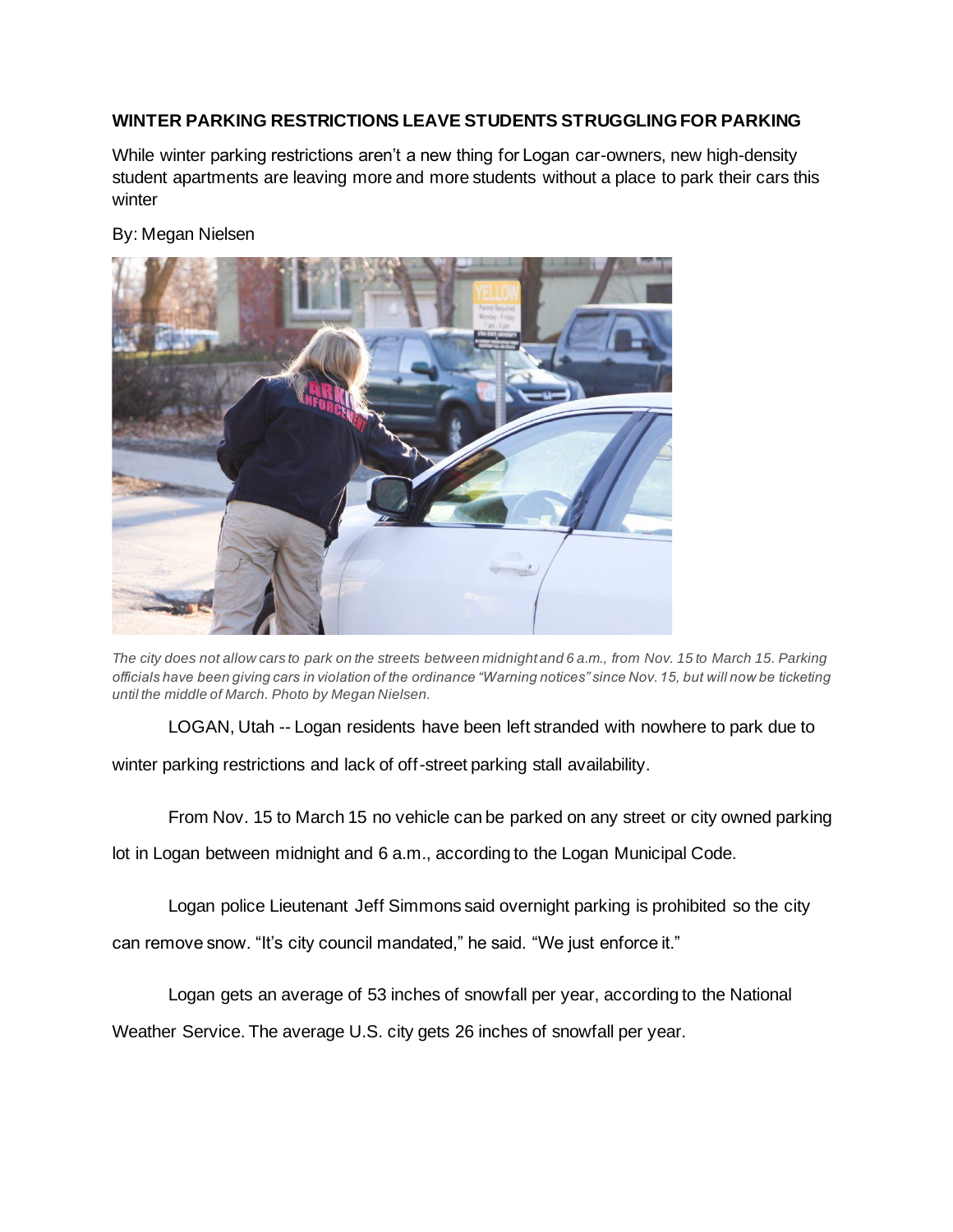According to the National Weather and Climate Center, this winter all basins experienced below to much below normal monthly snowpack conditions from November through February, but March was a typical normal snowpack month.

Simmons said to get the roads and major arteries cleared the cars need to be off the sides of the roads.

Eve Ivie, the division secretary for Logan's street maintenance crews, said, "The plows go out as the storm comes. It totally depends on weather but our plows are out a lot at night."

"Obstructions on the road are a huge problem," she said.

Ivie said cars are the biggest of those issues.

Three incidents were reported by snow plows during the 2016-2017 winter, costing the city \$1,803, according to Brody Parker, Logan's risk manager.

Parker said no incidents were reported in the winter of 2017-2018. The 2016-2017 winter was a lot more severe and the plows put in a lot more hours than this winter, he said.

"Roads need to be cleared of snow so people can go to work and to the things they need to do to generate economic activity," Simmons said.

Ivie said the city's winter parking restriction is extremely helpful to the snow removal crew.

The hours of the law were modified in 2015 but it's been in place for at least 20 years, Simmons said.

According to Logan City Parking Laws and Ordinances, winter parking permits may be purchased by property owners of legally existing nonconforming residential properties built prior to 1968, if said properties cannot physically accommodate legal onsite parking.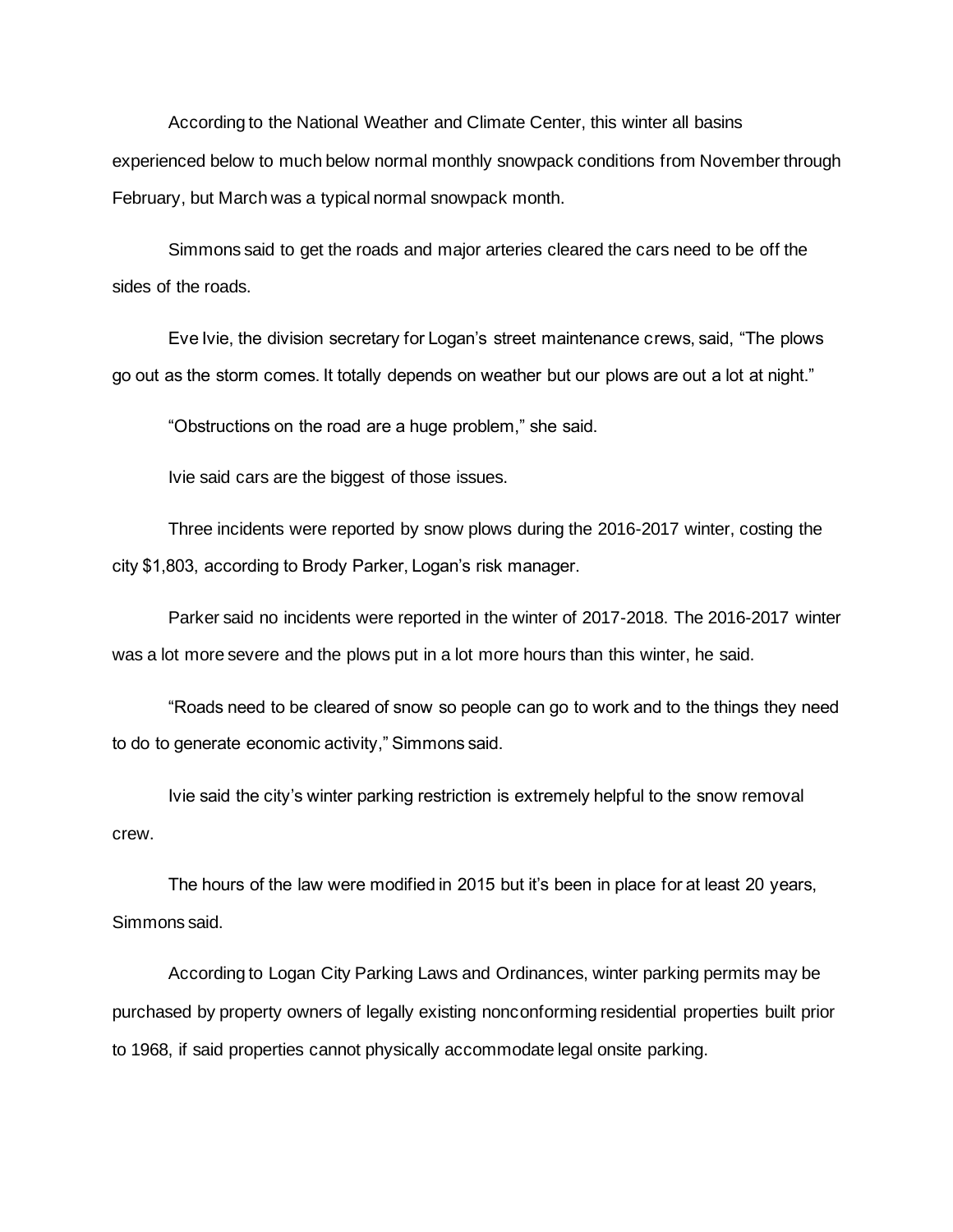Simmons said if granted an overnight permit, the cost is \$75 for the winter. Winter parking permits are not available to any other Logan residents.

The city isn't the only one enforcing winter parking restrictions.

"There is no overnight parking on-campus without a permit," James Nye, executive director of parking and transportation at Utah State University, said.

Permits are only granted to on-campus residents and special exceptions for those with overnight jobs, Nye said.

Simmons reported 1,134 overnight parking tickets were issued on Logan's streets from Nov. 15, 2017 to March 15, 2018.

Nye reported 60 tickets were issued in that same time frame to cars parked on campus overnight without a permit.

"We've had some discussions about ticketing only on nights it snows but the fact of the matter is the years we decide we're not going to ticket when there's no snow and we leave it to them to decide to move their vehicle on the nights of a storm, it doesn't get done," Simmons said.

"It's a blanket law," Simmons said, "and we decided we just need to enforce it all the time. If we leave it to people, we have big problems when the storms do come."

Simmons said he gets calls all the time but there isn't much he can do. The city doesn't have jurisdiction over private parking lots.

City council member Herm Olsen said he is concerned how Logan will accommodate parking with its predicted population growth.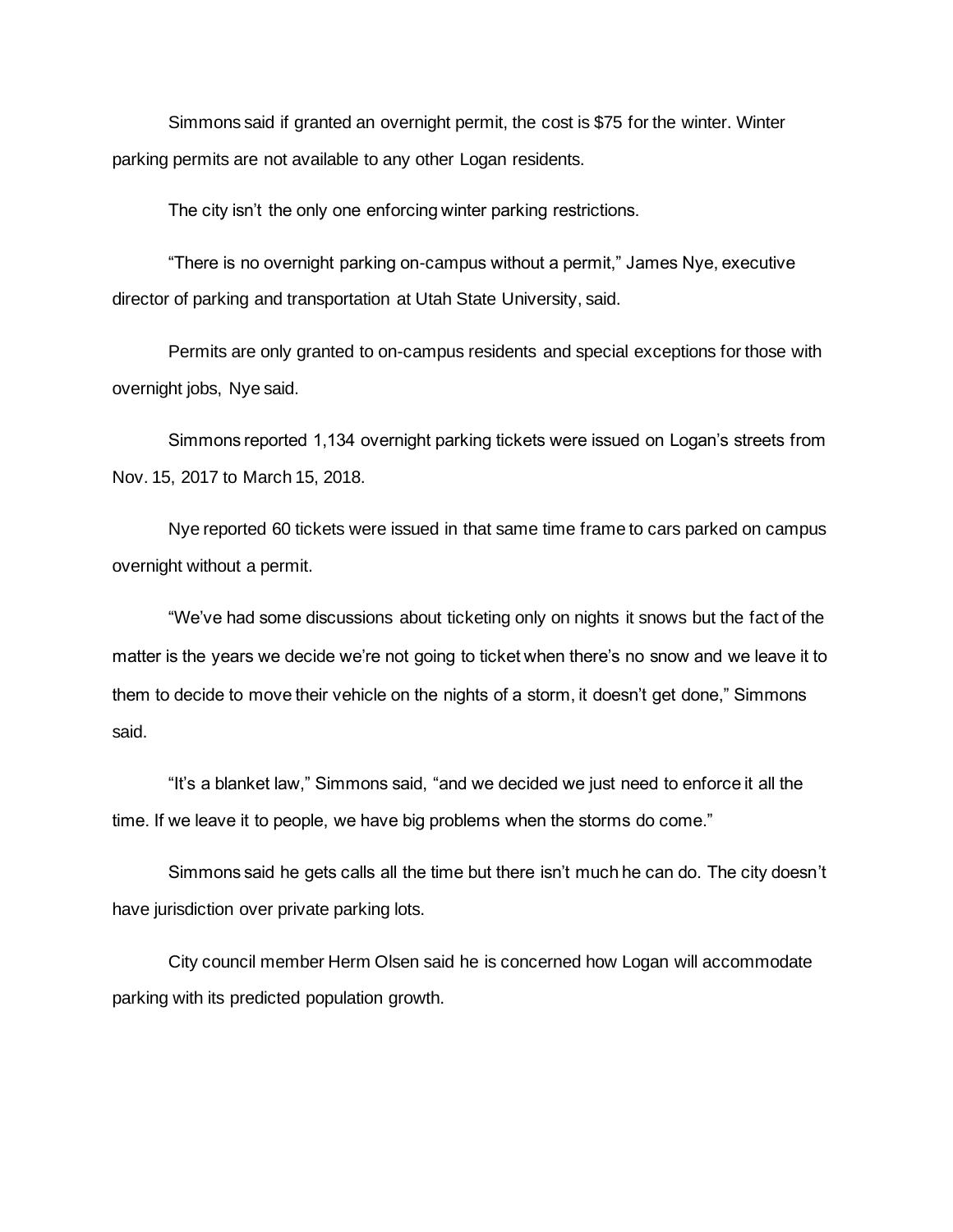Cache Valley is predicted to grow at a rate of 1.7 percent yearly over the next 50 years, according to the Kern C. Gardner Policy Institute 2015-2065 State and County Projections. In 2015, Cache Valley's population was 112,656. In 2016, it's predicted to be 223,154.

"That's double the people we have now," Olsen said. "We either have to expand out into our mountains and open space or expand up," he said.

While the city has its concerns over handling population growth, parking is not on their list.

"The city is not obligated to provide parking to people. Our job is to keep the roads clear to facilitate movement of people and products," Simmons said. "It needs to be worked out with the landlords."

According to Logan City Parking Laws and Ordinances, "There exist certain entities within the city, such as university complexes and other large buildings, which attract commuters seeking parking in nearby areas which are predominantly residential and business in nature. The increased demand often exacerbates the severe shortage of on-street parking for residents and businesses in such areas."

"The reason this parking issue has come about is you have apartment complexes that have underbuilt parking for profit," Nye said. "You make more money building complexes than parking."

Deborah Miller, member of the Logan preservation council, said she has been protesting a change in zoning from "town center" to "high-density" that would allow 90-foot high apartment buildings to go up on Main Street, 100 West and 200 West.

While Miller said all high-rise apartments in Cache Valley raise a concern, "This is out of character with our community," she said.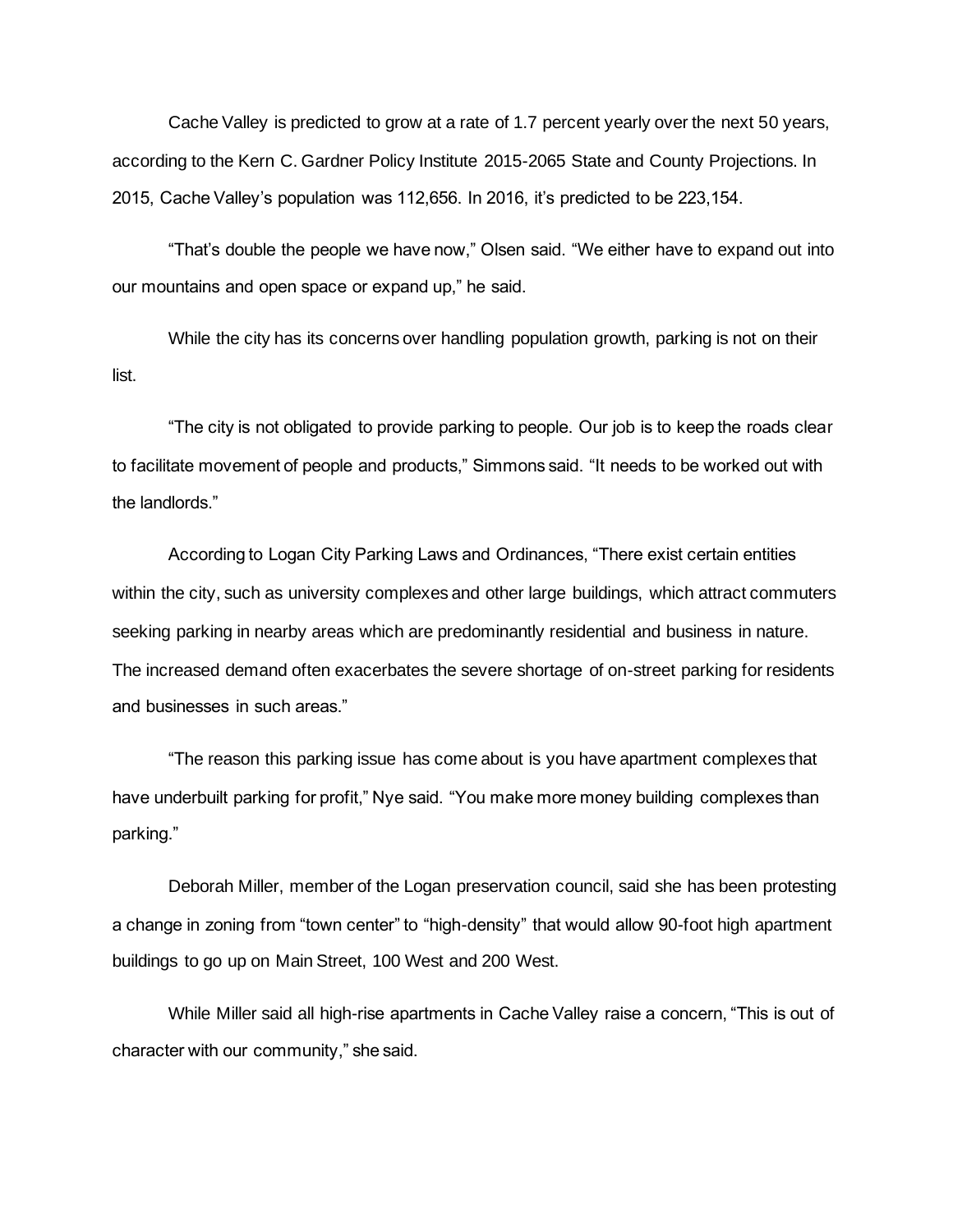"This isn't Salt Lake City," Miller said, "These building would obstruct our view of the mountains and to me, that's heartbreaking."

Loreen Flanary, Logan resident, said she lives near Ellis Elementary school and hasn't had any issues with winter parking restrictions. "It's far from the University and we don't have students living in our neighborhood," she said.

Most houses are single family homes and the garage offers as many spots as most families have cars, Flanary said.

The main area of concern for winter parking violations in Logan are the three blocks east of Lars Hansen Drive, according to Simmons. 37 percent of parking tickets from September 2017 to February 2018 were given to cars parked in that area.

"The growth in that area has been pretty substantial," said Russ Holley, a senior planner in Logan's planning and zoning department. "About 20 years ago the city made a concerted effort to strategically place high density areas adjacent to the University so that new development and redevelopment in the form of student housing could be located there."

"We've had a huge explosion of apartment complexes in Logan that do not provide enough parking for their tenants," Nye said. "Since USU is a public institution we cannot assist private development with their parking problems."

"When I bought my contract for my apartment they told me that I wasn't going to have a spot in the underground parking garage because it was already full," said Bobbee Russell, a Logan resident and USU student.

Nye said parking complexes who don't have enough spots for all their tenants should market to students not bringing a vehicle.

"There's a lot of misinformation out there right now because you've got apartment complexes not knowing what to do," Nye said.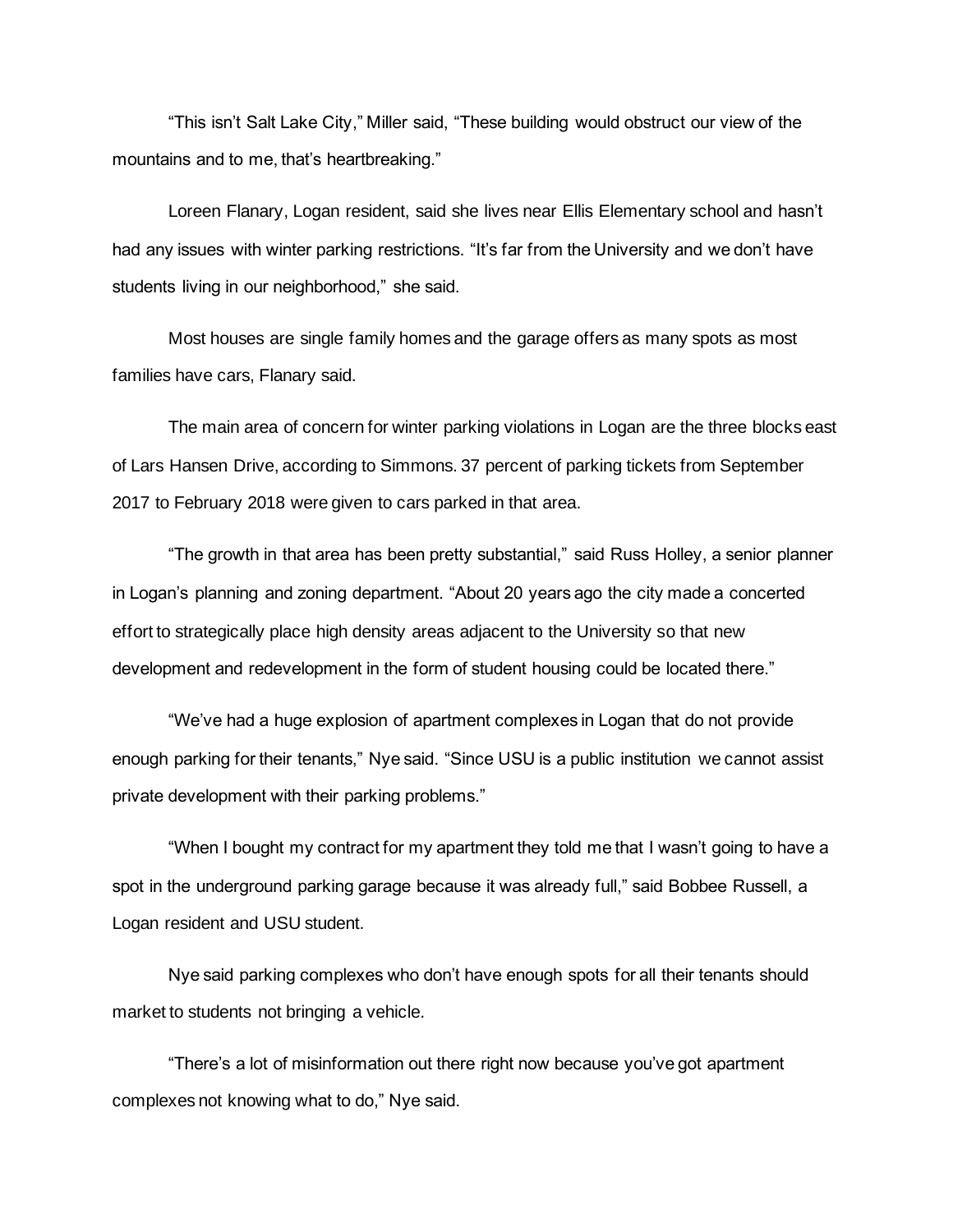Simmons said landlords leave it to the students too often. "I feel sorry for the students," he said, "They leave it to the students to just fend for themselves and that's not fair."

"Sometimes you'll get students coming in late and they'll have sold out of all the parking stalls and the students aren't adequately informed that winter parking isn't allowed," Holley said.

Macaley Nelson, Logan resident and student at USU, said when she first moved up to Logan her apartment complex had already sold out of parking passes.

Nelson said she parked on the street until the winter parking regulations kicked in. "Then I had to find a new place to park," she said, "and it ended up being a far walk."

"Right now, we have a lot of apartment complexes that aren't being straight up," Nye said. "They're just pushing the problems off on to the city and hoping that the University will assist them but we can't help and the city can't either."

Looking to next winter, Simmons said, "I don't anticipate changing the winter parking restrictions at all."

"The rules will stay the same," he said. "We simply will keep enforcing the law."

"My suggestion to students is be very wary about what contract you sign," Nye said. "I don't think a lot of complexes are being up front with their students."

Nelson said parking had a big impact on her decision for housing next year. "I've been trying to find places that actually have parking spaces available for residents and don't overcharge for it," she said.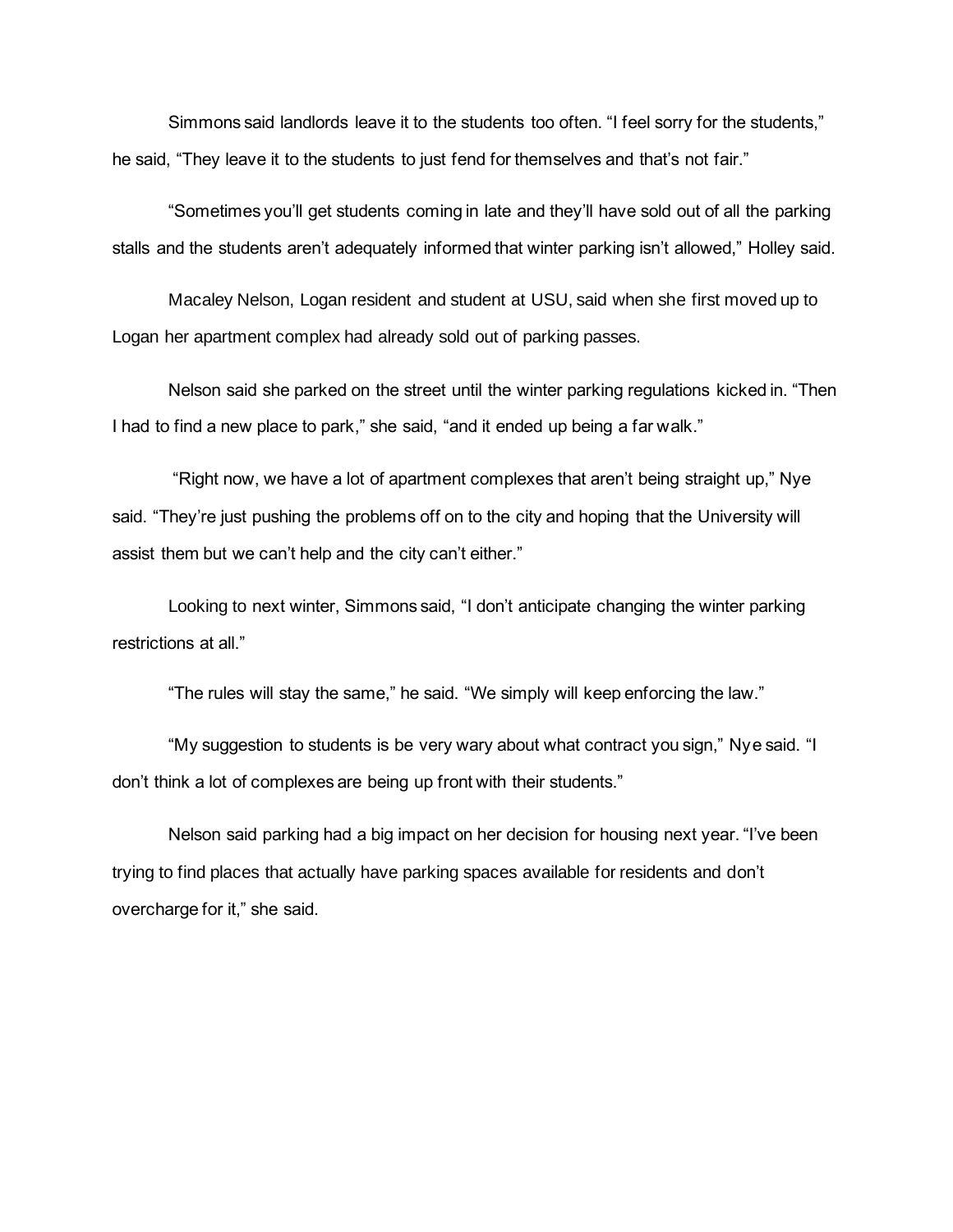## **PARKING REDUCTIONS APPROVED FOR NEW HIGH-DENSITY STUDENT APARTMENTS**

LOGAN, Utah -- Growth to student housing and exceptions made to parking requirements have made off-street parking near Utah State University limited and expensive.

Current zoning laws say projects in a campus residential zone must provide one parking spot for every one occupant, according to Russ Holley, senior planner in Logan's planning and zoning department.

"Past rules and ordinances have allowed a reduction to the parking ratio on-site, if alternative parking is procured," Holley said.

The Factory and Millennial Towers, both zoned campus residential, were approved by the planning and zoning department with reductions in the number of parking stalls being built on-site, Holley said.

Millennial Towers will open in the fall. The complex is located at 650 E. 1000 N., in the area Logan police Lieutenant Jeff Simmons said is the biggest problem for parking.

"The opening could cause a lot of problems," Simmons said.

Reductions were approved because of the complexes proximity to campus, proximity to a bus stop and arrangements made with the university.

"Those university arrangements will soon be rescinded," Holley said. "The hard part now is they already have those building permits. The Factory is already built and Millennial Towers is almost done, so at this point where do you get parking stalls?"

James Nye, executive director of parking and transportation at USU, said for the past two years, and for one more year, USU has agreed to help apartment complexes in the city meet the Logan city ordinance by allowing them to park in the east stadium parking lot with a permit.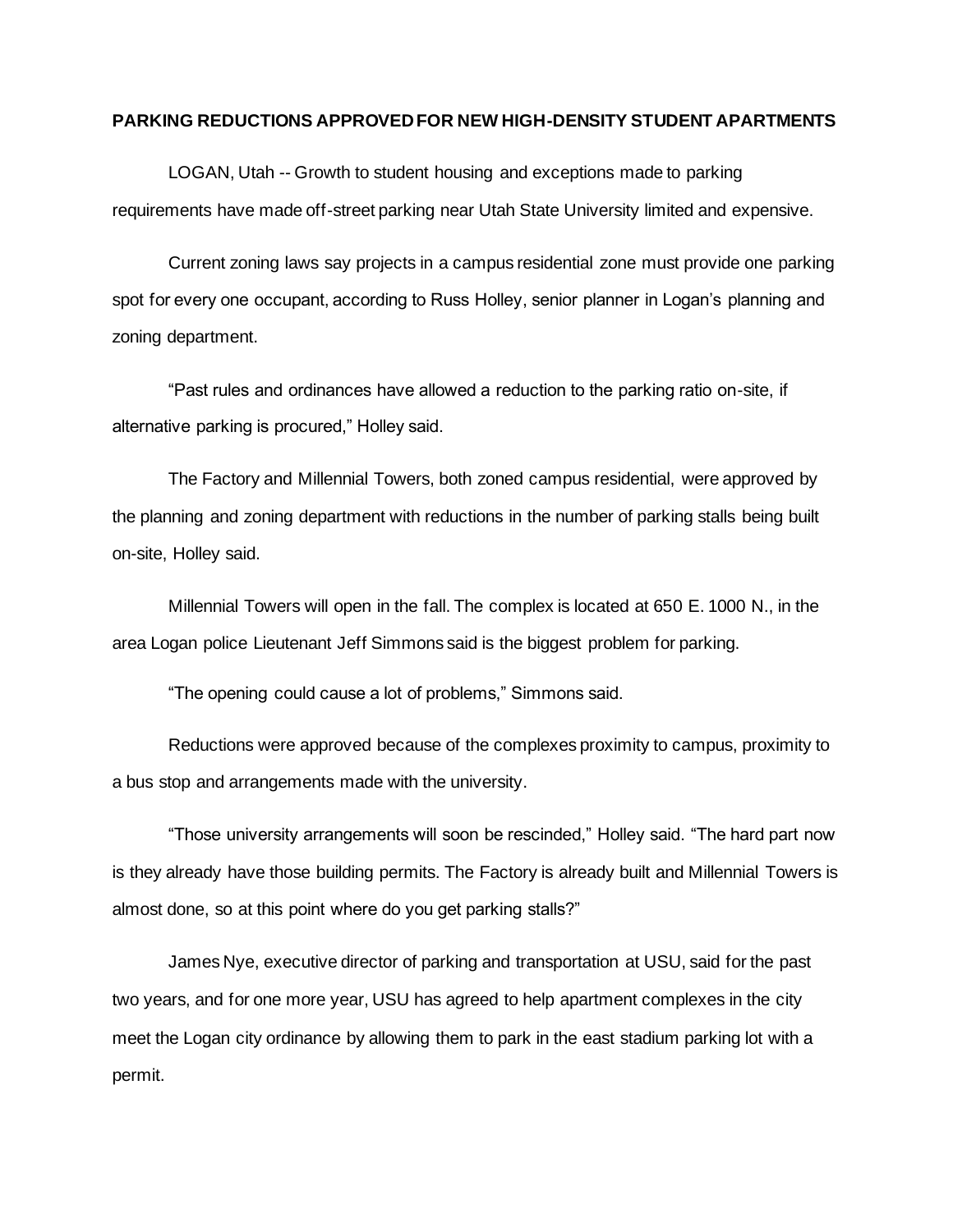The planning commission approved Millennial Towers with a parking reduction of 75 percent as many stalls as total occupancy, according to Holley. 15 percent of that parking is offsite, meaning Millennial Towers will only offer about 60 percent as many on-site parking spots as occupants.

The Factory was approved to build 75 percent as many parking spots as occupants.

The Factory first opened spring semester of 2016. Sterling Hawkes, office assistant at The Factory, said when permits sold out for The Factory's parking garage they didn't have any alternative options for students.

"They were granted an exception and the city and the complexes will bear the burden of trying to find places for the students to park," Nye said.

A parking permit for the school year at The Factory is \$300 for a regular pass and \$500 for a reserved spot.

A parking permit at Millennial Towers is \$500 for a standard spot and \$400 for a double parked stall.

Jody Robins, property manager for Millennial Towers, said the parking is expensive because they want students to really consider not bringing a car.

"The planning commission doesn't get involved in private personal contracts," Holley said. "We make sure that the building is built as the building permit details. We're basically out of it at that point."

Dax Meyers, office assistant at The Factory, said the complex has plans to expand its parking garage. "We're extending on the east side of the parking garage and I think it should open in 2019," he said.